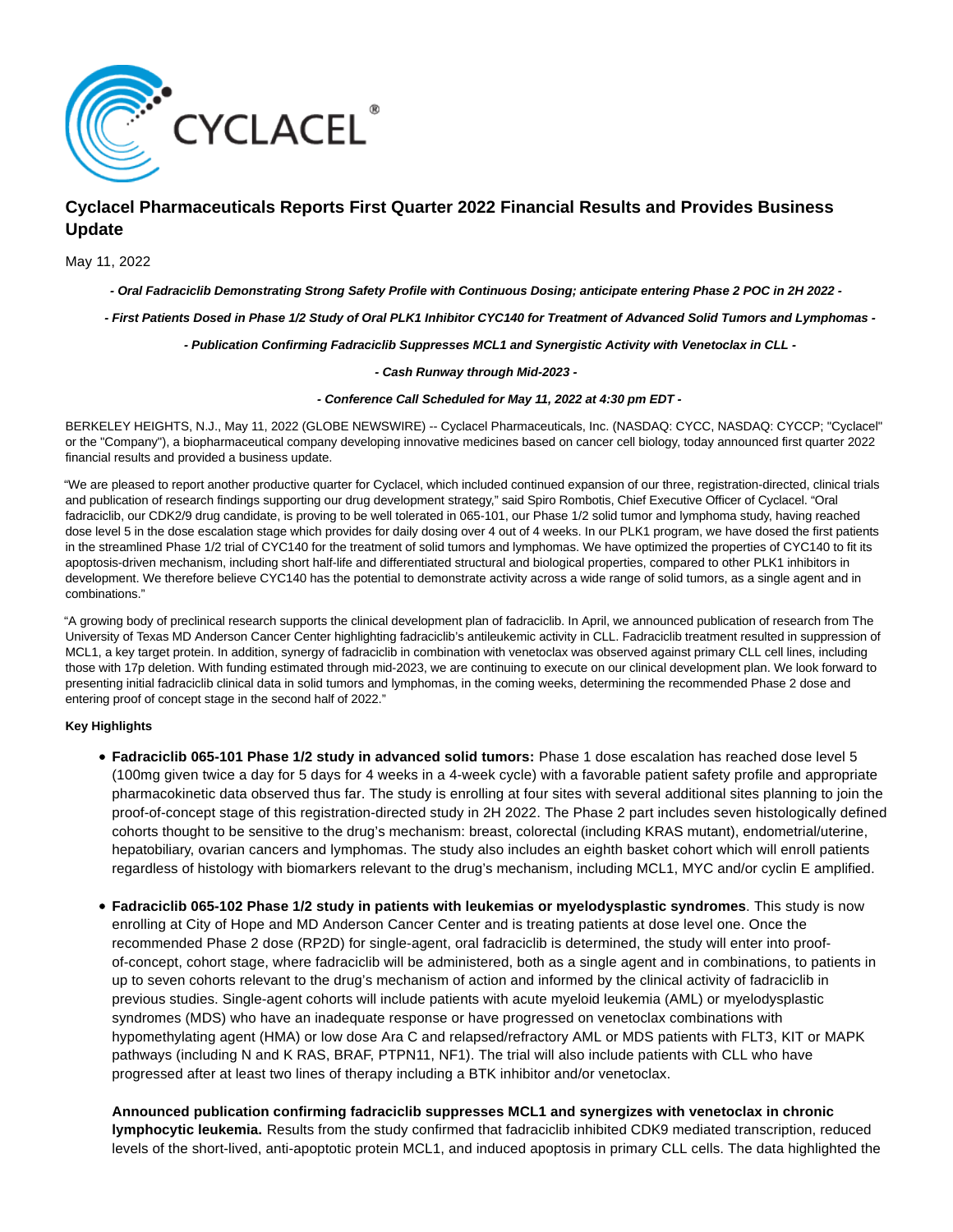importance of continuous treatment to prevent recovery of MCL1 protein levels. Furthermore, fadraciclib was shown to combine synergistically with the BCL2 antagonist, venetoclax, and demonstrated even greater synergy when targeted against 17p deleted CLL cells which were not sensitive to either agent alone.

**CYC140 140-101 Phase 1/2 study in solid tumors and lymphomas.** This registration-directed study opened in April at City of Hope and MD Anderson Cancer Center and is enrolling patients in the Phase 1 dose escalation stage. The study uses a streamlined design and will initially determine RP2D for single-agent oral CYC140. Following RP2D, the trial will immediately enter into proof-of-concept, cohort stage, using a Simon 2-stage design. In this stage CYC140 will be administered to patients in up to seven mechanistically relevant cohorts including patients with bladder, breast, colorectal (including KRAS mutant), hepatocellular and biliary tract, and lung cancers (both small cell and non-small cell), as well as lymphomas plus an eighth basket cohort which will enroll patients with biomarkers relevant to the drug's mechanism.

More information on our clinical trials can be foun[d here.](https://www.globenewswire.com/Tracker?data=M9KSmkTRPqJp-VU3Wq6ePd-kc2nBG0oDCqvELAYPXeb942tdjc_O0HvikDCZJ1kAxxsjgNlv22INvetHtaB3HxdfmHugiSvHm3TF9K0suXHt61LjFnq6NQe0VWH57VDoy_S0nbTki2ZNs4cVnqXLkUxPmz8lNTwsJWgZPvuACctogITNlcWUJfxcRhn_jCnEr37aRZCKAE4yW07KF6rGQVuHzH_LTeli7c9JMMXsgnC9iK6lE1ecI_lh3SXpgHNpRQhnhhn18EnIaf9xpUZTr6AQt8oKBWg_yJqawVwr_4dHgKeAt5JQTgRDAOz-wm2d1QFsh9vZwnRE-juuqg1ZJOkREdA0npm7fYynotddJ-TOBM9eK0lonNbYZqzp6MlHFarcBo_x_tzte5wjJKEOAX2n7JyGJtLYYj5_R4AZHxWOAy6p4kKw-8uvhmJMTI3gucA7X-c8a-dgo9fLbSZkSts_21ZQqW0LZTt__PkfpA-CE0Ho15E_GYy6OCpylG3Jb9_4zSQTYRJxV5-VPEDmL0D3lRbh0aKRWjPHrE32_NQaUP4Z2f60NdDNkRGuIUPcZmrA_hBzyVgCzhEdJpqsDGCgBEuTUrntiR2cvbuVsLoy6oPuSxAovqkP0XGM_T_EOQecs8CSHnPEgu80glu0qwQCbEgh1vFOyo6e4S0K41wr34LTVlzT8zgVxeFfqU5SV4Ib6pUpD3voliH4rcUxM29OvyQ4Gm-vzsq7mvCG3lyQ_B4zrLFu6OaRvan91MNnqvDRI40tdzaxyc1slsoEalCv8xwJQL7kRGI0GdGjCdTVWLqhiq-oDojybBEQbpRkvitkX2GQmHYrErKkITMi3S4mM1At6k9t8t4tVqIHHgS5opQOO9gtAhCdlT__e5tEKCrCbmySnYuww-g_svgz0YTSO7-93aEqa-6rzh0DJek=)

## **Financial Highlights**

As of March 31, 2022, cash and cash equivalents totaled \$29.6 million, compared to \$36.6 million as of December 31, 2021. Subsequent to the end of the first quarter, the Company received \$3.6 million of United Kingdom research & development tax credits and \$1.3 million in royalty receipts providing pro forma March 31, 2022, cash and cash equivalents of \$34.5 million. The Company estimates that its available cash will fund currently planned programs through June 2023.

Research and development (R&D) expenses were \$5.0 million for the three months ended March 31, 2022, as compared to \$2.6 million for the same period in 2021. R&D expenses relating to fadraciclib were \$3.6 million for the three months ended March 31, 2022, as compared to \$1.7 million for the same period in 2021 due to increase in clinical trial costs associated with ongoing clinical trials evaluating fadraciclib in Phase 1/2 studies along with an increase in non-clinical expenditures. R&D expenses related to CYC140 were \$1.1 million for the three months ended March 31, 2022, as compared to \$0.7 million for the same period in 2021 due to clinical trial costs associated with the opening of clinical sites for CYC140 Phase 1/2 studies.

General and administrative expenses for the three months ended March 31, 2022, were \$1.6 million, compared to \$1.7 million for the same period of the previous year due to a decrease in professional and recruitment costs.

Total other income, net, for the three months ended March 31, 2022, was \$1.3 million, compared to \$0.1 million for the same period of the previous year. The increase of \$1.2 million for the three months ended March 31, 2022, is primarily related to royalty income received from Thermo Fisher Scientific Corporation.

United Kingdom research & development tax credits were \$1.1 million for the three months ended March 31, 2022, as compared to \$0.7 million for the same period in 2021 as a direct consequence of increased qualifying research and development expenditure. Tax credit receipts of \$3.6 million in respect of the financial year ended December 31, 2021, were received in May 2022.

Net loss for the three months ended March 31, 2022, was \$4.1 million, compared to \$3.5 million for the same period in 2021.

#### **Conference call information**:

US/Canada call: (866) 342-8591 / international call: (203) 518-9713

US/Canada archive: (800) 839-6136 / international archive: (402) 220-2572

Code for live and archived conference call is CYCCQ122. [Webcast link](https://www.globenewswire.com/Tracker?data=pl8CjHAOWDYsObH3Hq2DK1yQUZrf_xjXQlEwf2spHGSVsBk-uMFqxUTUoLCNlOXZWTwpDMeizDKZbjriDpMtHxnUJ0F9x4pahUVVjOUvkkvPT_gveSiqNNnz2Jv-mYatRrTww5QzIMeYbrga2WXvUw==)

For the live and archived webcast, please visit the Corporate Presentations page on the Cyclacel website a[t www.cyclacel.com.](https://www.globenewswire.com/Tracker?data=8Csmi2zWBKe5gsRsysBKN0Uy641BAaBQtbRq-LQfYdBHHp9qA8UgAduzelcKlDZgtBW_vw5mz5zfl1LaschtgLF-PwDupo6suRzlorouNu9Pp1VP0jR2vKtPHsOv_UPW4hpgT0m8RhVLHleZm9jdkKd6YO4A2wWD6l5mJyc8F0Ac-zhBni1-L--ujzZvRxY2tH-n-eq7T_ECexPmkSLblWqQGG3YMMu1KQZ2TuXKTd6lo9EBHd0iSGRuDD2mAiMvg5KB65wVO1yxwHubtfOCYvaSTv8ReFiQGWwqOIQmwItukUHgqJ8MM2rvrkCE_ETXeiAcDxiQGOCGJyVrEHvA-iD2R6IYOyH-9LpOxskbq2tt3an5hNR47LXkOEieMTqCzZeKe_FUn8fJLt6fNhPh0g24yY2wCZOLr953ElBrX4w=) The webcast will be archived for 90 days and the audio replay for 7 days.

## **About Cyclacel Pharmaceuticals, Inc.**

Cyclacel is a clinical-stage, biopharmaceutical company developing innovative cancer medicines based on cell cycle, transcriptional regulation and mitosis biology. The transcriptional regulation program is evaluating fadraciclib, a CDK2/9 inhibitor, and the anti-mitotic program CYC140, a PLK1 inhibitor, in patients with both solid tumors and hematological malignancies. Cyclacel's strategy is to build a diversified biopharmaceutical business based on a pipeline of novel drug candidates addressing oncology and hematology indications. For additional information, please visit [www.cyclacel.com.](https://www.globenewswire.com/Tracker?data=8Csmi2zWBKe5gsRsysBKN4hrkay7gLJbxRZXgKLhuxbaCx_43NApyjV2F689g1LLVVZr6WZ3u_S1BAu6Re5fKW0slFR9A6EKQ8tXZQd6ZlKRBQleEGdrx2g2FwCxlMId2szQyt6dmWSIcKxNUy9FsTK8dHXycXGw4nAyMWiJf4zjhlo7pNK4Wz3WuSOK4AZhCir2q7nLwK7vvxRdSAqVXW8WSEHnPLZDMj_V5QiXsmfZXIfV7KB7S3o2_nIiMwC2sN7Vbv1Fu_t1xeaQPaPuAqsD9Y0JwOlyQR8Ynq8xV7IUcIWGyteb0_vICb4fTJP3nwBQthSw64neW2358hiDr36g35PUrtegixnlfwRjAJUU1vM6qpZOJzwlBYTQCgZOc1uIT4zQ2QJm03MHfdqNdnN-ftF93GnXluarI8FuLwE=)

#### **Forward-looking Statements**

This news release contains certain forward-looking statements that involve risks and uncertainties that could cause actual results to be materially different from historical results or from any future results expressed or implied by such forward-looking statements. Such forward-looking statements include statements regarding, among other things, the efficacy, safety and intended utilization of Cyclacel's product candidates, the conduct and results of future clinical trials, plans regarding regulatory filings, future research and clinical trials and plans regarding partnering activities. Factors that may cause actual results to differ materially include the risk that product candidates that appeared promising in early research and clinical trials do not demonstrate safety and/or efficacy in larger-scale or later clinical trials, trials may have difficulty enrolling, Cyclacel may not obtain approval to market its product candidates, the risks associated with reliance on outside financing to meet capital requirements, the potential effects of the COVID-19 pandemic, and the risks associated with reliance on collaborative partners for further clinical trials, development and commercialization of product candidates. You are urged to consider statements that include the words "may," "will," "would," "could," "should," "believes," "estimates," "projects," "potential," "expects," "plans," "anticipates," "intends," "continues," "forecast," "designed," "goal," or the negative of those words or other comparable words to be uncertain and forward-looking. For a further list and description of the risks and uncertainties the Company faces, please refer to our most recent Annual Report on Form 10-K and other periodic and other filings we file with the Securities and Exchange Commission and are available at [www.sec.gov.](https://www.globenewswire.com/Tracker?data=95K61dxeGvrNrJVUdhJ5Cy27BBFNSEFksxQw3c9rFABD2aEKt5RxAxJTeG-nLWsWWDp4G3VXWaZJ2his8pkvsw==) Such forward-looking statements are current only as of the date they are made, and we assume no obligation to update any forward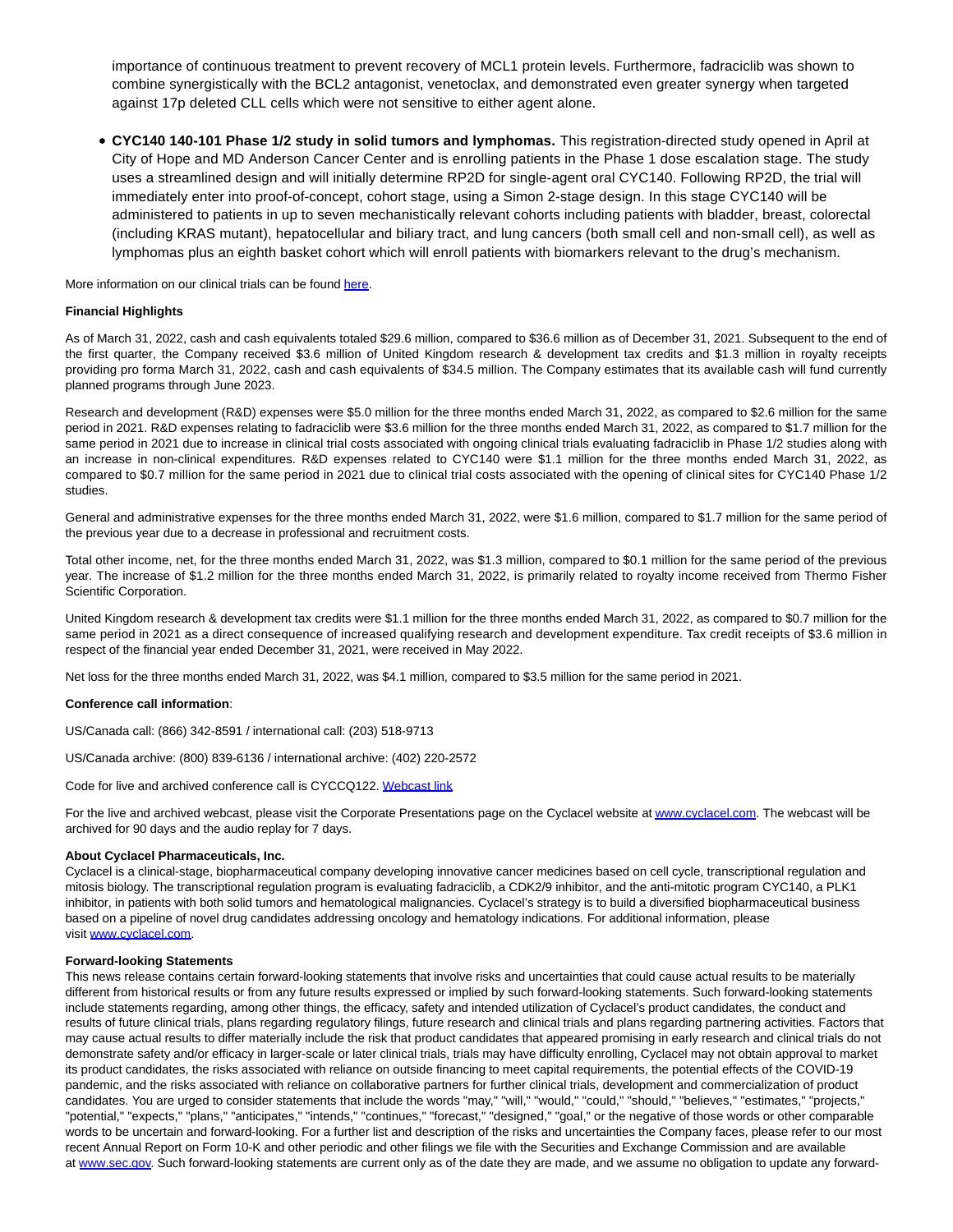looking statements, whether as a result of new information, future events or otherwise.

#### **Contacts**

| Company:   | Paul McBarron, (908) 517-7330, pmcbarron@cyclacel.com                              |
|------------|------------------------------------------------------------------------------------|
| Investor   |                                                                                    |
| Relations: | Irina Koffler, LifeSci Advisors, LLC, (646) 970-4681, ikoffler@lifesciadvisors.com |

© Copyright 2022 Cyclacel Pharmaceuticals, Inc. All Rights Reserved. The Cyclacel logo and Cyclacel® are trademarks of Cyclacel Pharmaceuticals, Inc.

# **CYCLACEL PHARMACEUTICALS, INC. CONSOLIDATED STATEMENTS OFOPERATIONS (LOSS)**

(In \$000s, except share and per share amounts)

|                                                               | <b>Three Months Ended</b><br>March 31, |           |  |
|---------------------------------------------------------------|----------------------------------------|-----------|--|
| 2022                                                          |                                        | 2021      |  |
| <b>Revenues:</b>                                              |                                        |           |  |
| \$<br><b>Total revenues</b><br>$\blacksquare$                 | \$                                     |           |  |
| <b>Operating expenses:</b>                                    |                                        |           |  |
| Research and development<br>4,954                             |                                        | 2,566     |  |
| 1,605<br>General and administrative                           |                                        | 1,739     |  |
| 6,559<br><b>Total operating expenses</b>                      |                                        | 4,305     |  |
| <b>Operating loss</b><br>(6, 559)                             |                                        | (4,305)   |  |
| Other income (expense):                                       |                                        |           |  |
| Foreign exchange gains (losses)<br>29                         |                                        | 10        |  |
| Interest income<br>4                                          |                                        | 4         |  |
| 1,280<br>Other income, net                                    |                                        | 126       |  |
| 1,313<br>Total other income (expense), net                    |                                        | 140       |  |
| Loss before taxes<br>(5, 246)                                 |                                        | (4, 165)  |  |
| 1,138<br>Income tax benefit                                   |                                        | 687       |  |
| (4, 108)<br><b>Net loss</b>                                   |                                        | (3, 478)  |  |
| (50)<br>Dividend on convertible exchangeable preferred shares |                                        | (50)      |  |
| (4, 158)<br>Net loss applicable to common shareholders        | \$                                     | (3,528)   |  |
| (0.42)<br>Net loss per share – basic and diluted              |                                        | (0.50)    |  |
| Weighted average common shares outstanding<br>9,993,135       |                                        | 7,009,037 |  |

## **CYCLACEL PHARMACEUTICALS, INC. CONSOLIDATED BALANCE SHEET**

(In \$000s, except share, per share, and liquidation preference amounts)

|                                             | March 31         | December 31 |        |  |
|---------------------------------------------|------------------|-------------|--------|--|
|                                             | 2022             |             | 2021   |  |
| <b>ASSETS</b>                               |                  |             |        |  |
| Current assets:                             |                  |             |        |  |
| Cash and cash equivalents                   | \$<br>29,639 \$  |             | 36,559 |  |
| Prepaid expenses and other current assets   | 6,759            |             | 4,383  |  |
| Total current assets                        | 36,398           |             | 40,942 |  |
| Property and equipment, net                 | 57               |             | 64     |  |
| Right-of-use lease asset                    | 15               |             | 30     |  |
| Non-current deposits                        | 2,980            |             | 1,551  |  |
| Total assets                                | 39,450           | - \$        | 42,587 |  |
| <b>LIABILITIES AND STOCKHOLDERS' EQUITY</b> |                  |             |        |  |
| <b>Current liabilities:</b>                 |                  |             |        |  |
| Accounts payable                            | \$<br>$2,850$ \$ |             | 2,117  |  |